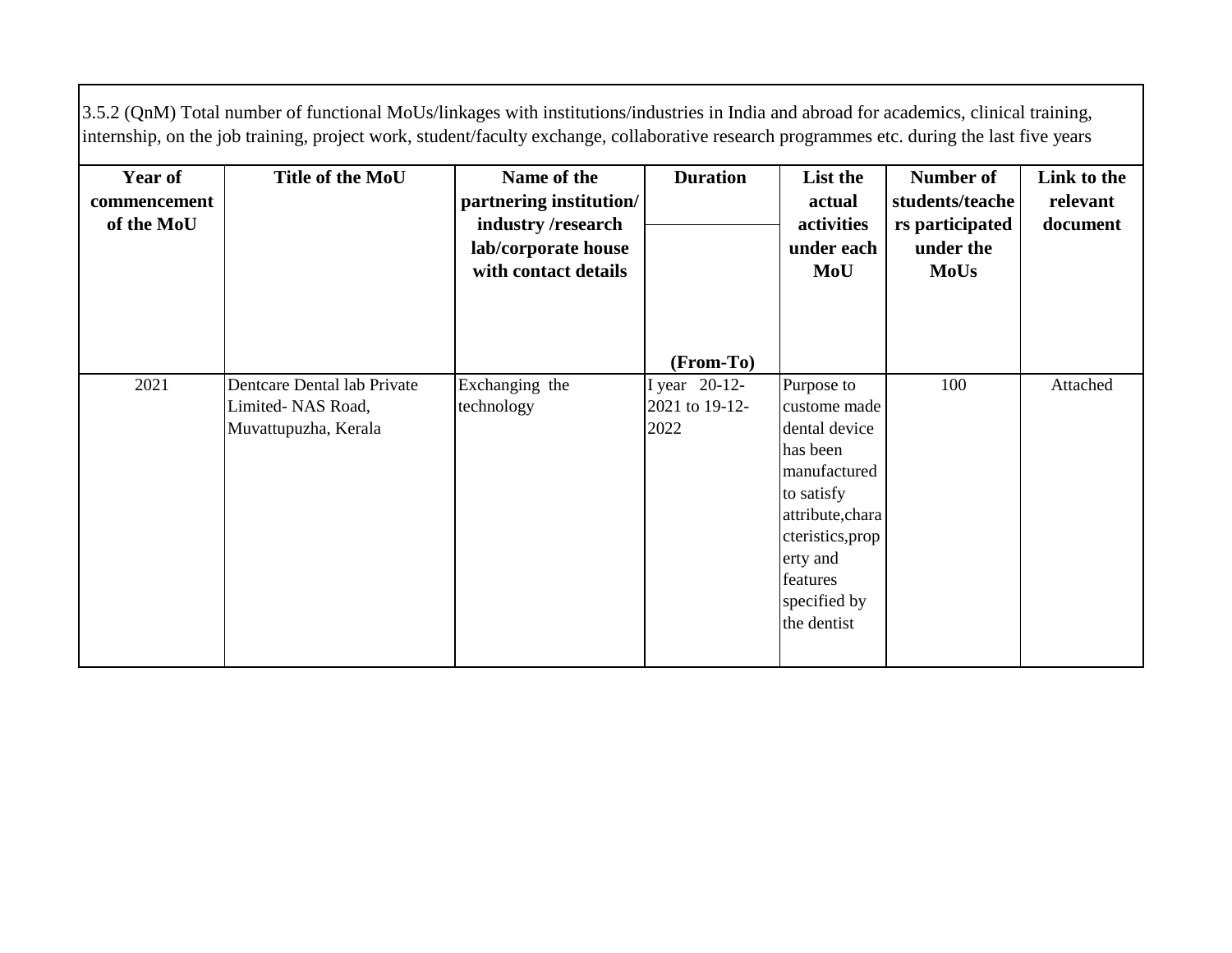| 2021 | Kumaraswamy Vidyalaya -                            | Awareness of oral hygene | 5 years 17-12-2021 Purpose to |               | 100 | Attached |
|------|----------------------------------------------------|--------------------------|-------------------------------|---------------|-----|----------|
|      | Vidyangara-Subramanya, Sullia, for school children |                          | to 16-12-2026                 | organize      |     |          |
|      | TQ DK 574238                                       |                          |                               | various       |     |          |
|      |                                                    |                          |                               | screening     |     |          |
|      |                                                    |                          |                               | camp,         |     |          |
|      |                                                    |                          |                               | (Decisions at |     |          |
|      |                                                    |                          |                               | the meeting   |     |          |
|      |                                                    |                          |                               | will be       |     |          |
|      |                                                    |                          |                               | decided by    |     |          |
|      |                                                    |                          |                               | mutual        |     |          |
|      |                                                    |                          |                               | consensus).   |     |          |
| 2021 | <b>GLPS Parakkal -Mahe</b>                         | Awareness of oral hygene | 5 years 03-12-                | Purpose to    | 115 | Attached |
|      |                                                    | for school children      | 2021 to 03-12-                | organize      |     |          |
|      |                                                    |                          | 2026                          | various       |     |          |
|      |                                                    |                          |                               | screening     |     |          |
|      |                                                    |                          |                               | camp,         |     |          |
|      |                                                    |                          |                               | (Decisions at |     |          |
|      |                                                    |                          |                               | the meeting   |     |          |
|      |                                                    |                          |                               | will be       |     |          |
|      |                                                    |                          |                               | decided by    |     |          |
|      |                                                    |                          |                               | mutual        |     |          |
|      |                                                    |                          |                               | consensus).   |     |          |
|      |                                                    |                          |                               |               |     |          |
| 2021 | MES Public School Panoor,                          | Awareness of oral hygene | 2 years 01-12-021             | Purpose to    | 116 | Attached |
|      | Kaivelikkal P.O Puthur 670692                      | for school children      | to 01-12-2023                 | organize      |     |          |
|      |                                                    |                          |                               | various       |     |          |
|      |                                                    |                          |                               | screening     |     |          |
|      |                                                    |                          |                               | camp,         |     |          |
|      |                                                    |                          |                               | (Decisions at |     |          |
|      |                                                    |                          |                               | the meeting   |     |          |
|      |                                                    |                          |                               | will be       |     |          |
|      |                                                    |                          |                               | decided by    |     |          |
|      |                                                    |                          |                               | mutual        |     |          |
|      |                                                    |                          |                               | consensus).   |     |          |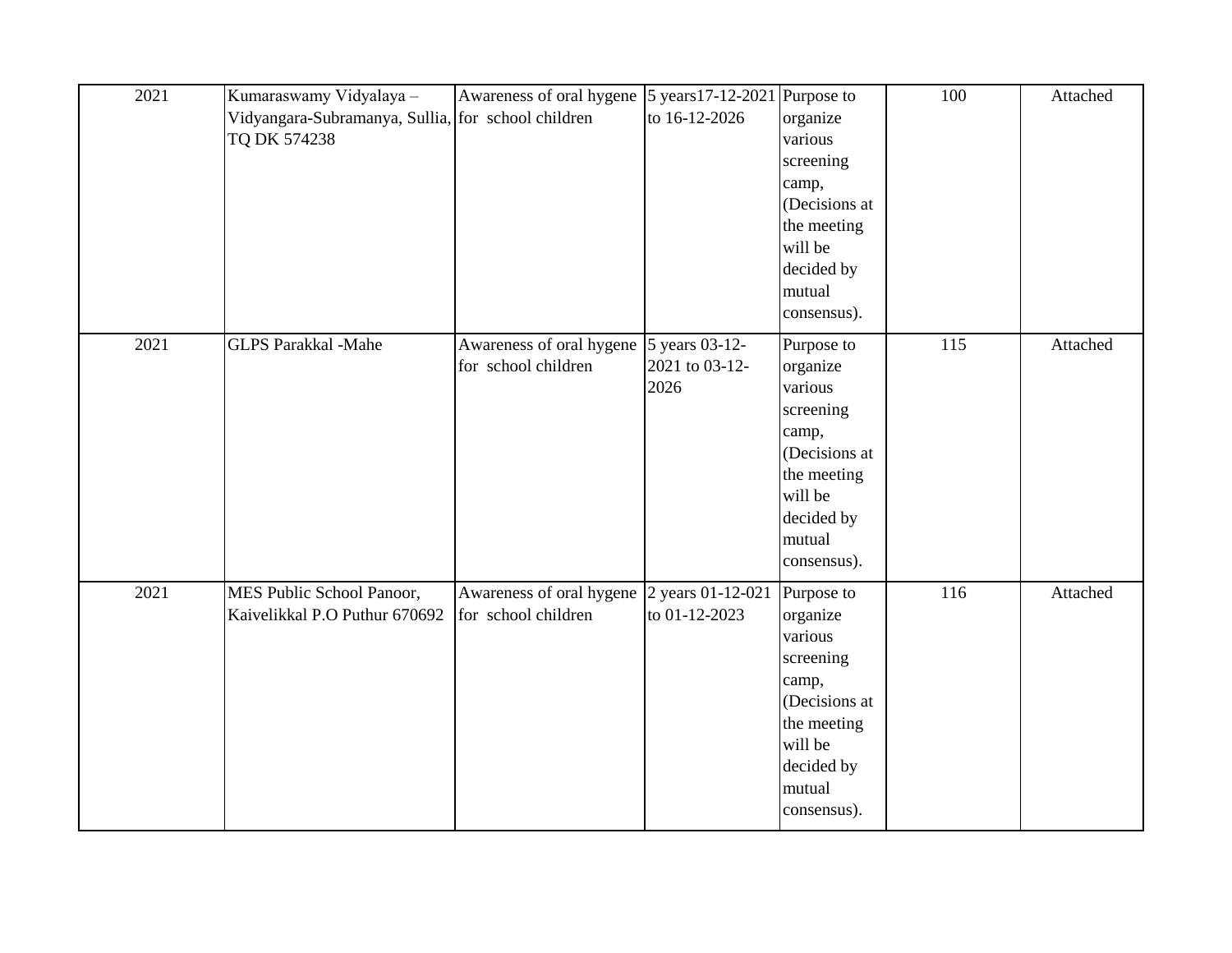| 2021 | <b>KKV</b> Memorial Panoor Higher<br>Secondary School - Panoor-<br>670692 | Awareness of oral hygene<br>for school children | 5 years<br>$01-12-$<br>2021 to 01-12-<br>2026 | Purpose to<br>organize<br>various<br>screening<br>camp,<br>(Decisions at<br>the meeting<br>will be<br>decided by<br>mutual<br>consensus). | 115 | Attached |
|------|---------------------------------------------------------------------------|-------------------------------------------------|-----------------------------------------------|-------------------------------------------------------------------------------------------------------------------------------------------|-----|----------|
| 2021 | PR Memorial Panoor Higher<br>Secondary School - Panoor-<br>670692         | Awareness of oral hygene<br>for school children | 5 years 01-12-<br>2021 to 01-12-<br>2026      | Purpose to<br>organize<br>various<br>screening<br>camp,<br>(Decisions at<br>the meeting<br>will be<br>decided by<br>mutual<br>consensus). | 115 | Attached |
| 2021 | GLPS Cherukallayi, Mahe                                                   | Awareness of oral hygene<br>for school children | 5 years 1-12-<br>2021to 1-12-2026             | Purpose to<br>conduct<br>awareness<br>programme on<br>oral hygene                                                                         | 116 | Attached |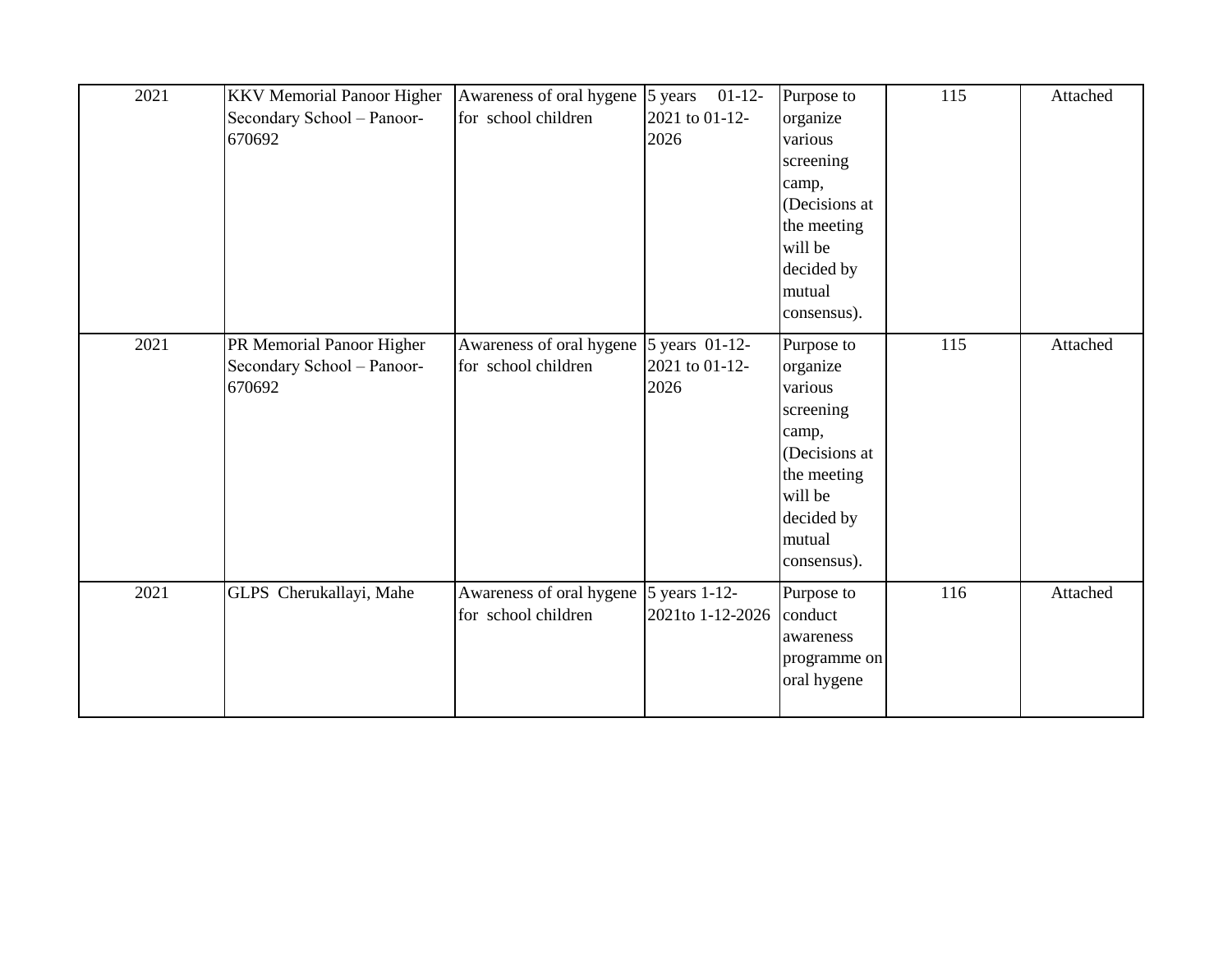| 2021 | Government Middle School | Awareness of oral hygene 5 years 23-11- |                | Purpose to    | 115 | Attached |
|------|--------------------------|-----------------------------------------|----------------|---------------|-----|----------|
|      | Mahe                     | for school children                     | 2021 to 22-11- | organize      |     |          |
|      |                          |                                         | 2026           | various       |     |          |
|      |                          |                                         |                | screening     |     |          |
|      |                          |                                         |                | camp,         |     |          |
|      |                          |                                         |                | (Decisions at |     |          |
|      |                          |                                         |                | the meeting   |     |          |
|      |                          |                                         |                | will be       |     |          |
|      |                          |                                         |                | decided by    |     |          |
|      |                          |                                         |                | mutual        |     |          |
|      |                          |                                         |                | consensus).   |     |          |
|      |                          |                                         |                |               |     |          |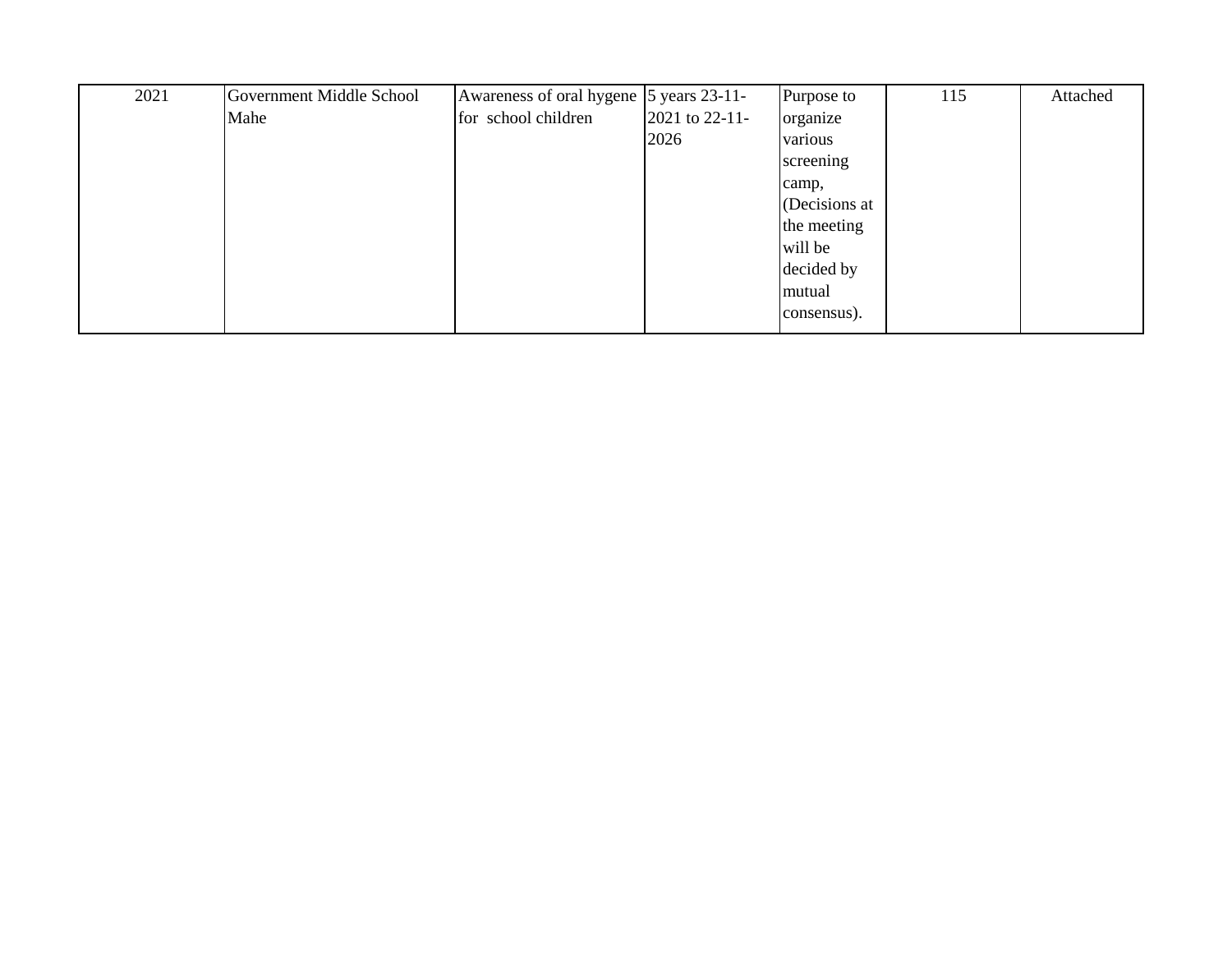| 2021 | Yenepoya University,                                                    |                                          | 5 years 21-10- | Purpose of              | 1               | Attached |
|------|-------------------------------------------------------------------------|------------------------------------------|----------------|-------------------------|-----------------|----------|
|      | Deralakatte. Mangalore -575018-Exchanging research ideas 2021 to 21-10- |                                          |                | this MoU is to          |                 |          |
|      |                                                                         | and technological transfer 2025          |                | enter into              |                 |          |
|      |                                                                         |                                          |                | Collaborate             |                 |          |
|      |                                                                         |                                          |                | research with           |                 |          |
|      |                                                                         |                                          |                | the Second              |                 |          |
|      |                                                                         |                                          |                | party on the            |                 |          |
|      |                                                                         |                                          |                | projects                |                 |          |
|      |                                                                         |                                          |                | undertaken by           |                 |          |
|      |                                                                         |                                          |                | Dr. Selvamani           |                 |          |
|      |                                                                         |                                          |                | M, so that the          |                 |          |
|      |                                                                         |                                          |                | research                |                 |          |
|      |                                                                         |                                          |                | scholar can             |                 |          |
|      |                                                                         |                                          |                | register for            |                 |          |
|      |                                                                         |                                          |                | Ph. D at the            |                 |          |
|      |                                                                         |                                          |                | Yenepoya                |                 |          |
|      |                                                                         |                                          |                | (Deemed to be           |                 |          |
|      |                                                                         |                                          |                | University,             |                 |          |
|      |                                                                         |                                          |                | Mangalore               |                 |          |
|      |                                                                         |                                          |                | and work                |                 |          |
|      |                                                                         |                                          |                | done with               |                 |          |
|      |                                                                         |                                          |                | both the                |                 |          |
|      |                                                                         |                                          |                | institutions            |                 |          |
|      |                                                                         |                                          |                | depending on            |                 |          |
|      |                                                                         |                                          |                | the facilities          |                 |          |
|      |                                                                         |                                          |                | available               |                 |          |
|      |                                                                         |                                          |                | within the              |                 |          |
|      |                                                                         |                                          |                | frame worked<br>C T T C |                 |          |
| 2021 | Bhabha University NH 12-                                                | Exchanging research ideas 5 years        |                | 01-10-21 Purpose of     | $\overline{16}$ | Attached |
|      | Bhopal, Hoshangabad Road,                                               | and technological transfer to 01-10-2026 |                | case                    |                 |          |
|      | Jatkhedi, Bhopal 4933515                                                |                                          |                | discussions             |                 |          |
|      |                                                                         |                                          |                | and transfer of         |                 |          |
|      |                                                                         |                                          |                | knowledge.              |                 |          |
|      |                                                                         |                                          |                |                         |                 |          |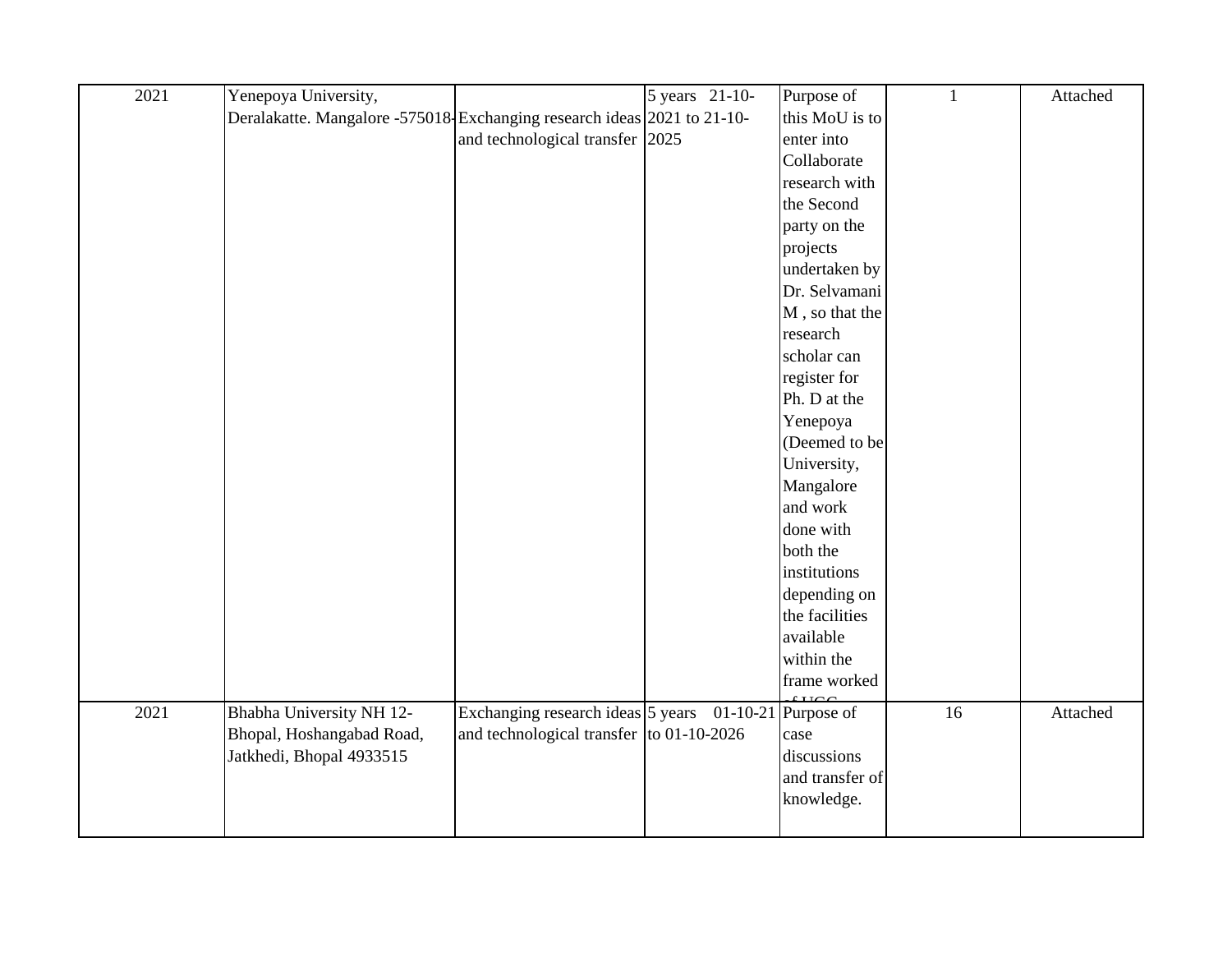| 2021 | Annoor Dental College &<br>Hospital, Perumattom,<br>Muvatupuzha, Ernakulam<br>Kerala-686673- | Student exchange<br>programme                                              | 2 years 01-10-21<br>to 01-10-2023             | Purpose of<br>case<br>discussions<br>and transfer of<br>knowledge                                                                        | 16  | Attached |
|------|----------------------------------------------------------------------------------------------|----------------------------------------------------------------------------|-----------------------------------------------|------------------------------------------------------------------------------------------------------------------------------------------|-----|----------|
| 2021 | Kannur CBCT Centre, Topex<br>Complex, NM Road Thalasseri-<br>670101                          | Established to cater the<br>needs of advanced dental<br>imaging technology | 5 years 01-04-<br>2021 to 31-3-2026 programme | Purpose of<br>planning and<br>monitoring,<br>(Decisions at<br>the meeting<br>will be<br>decided by<br>mutual<br>consensus).              | 116 | Attached |
| 2021 | Excel Public School, Mahe                                                                    | Awareness of oral hygene<br>for school children                            | 5 years 23-11-<br>2021 to 22-11-<br>2026      | Purpose to<br>organize<br>various<br>screening<br>camp,<br>(Decisions at<br>the meeting<br>will be<br>decided by<br>mutual<br>consensus. | 116 | Attached |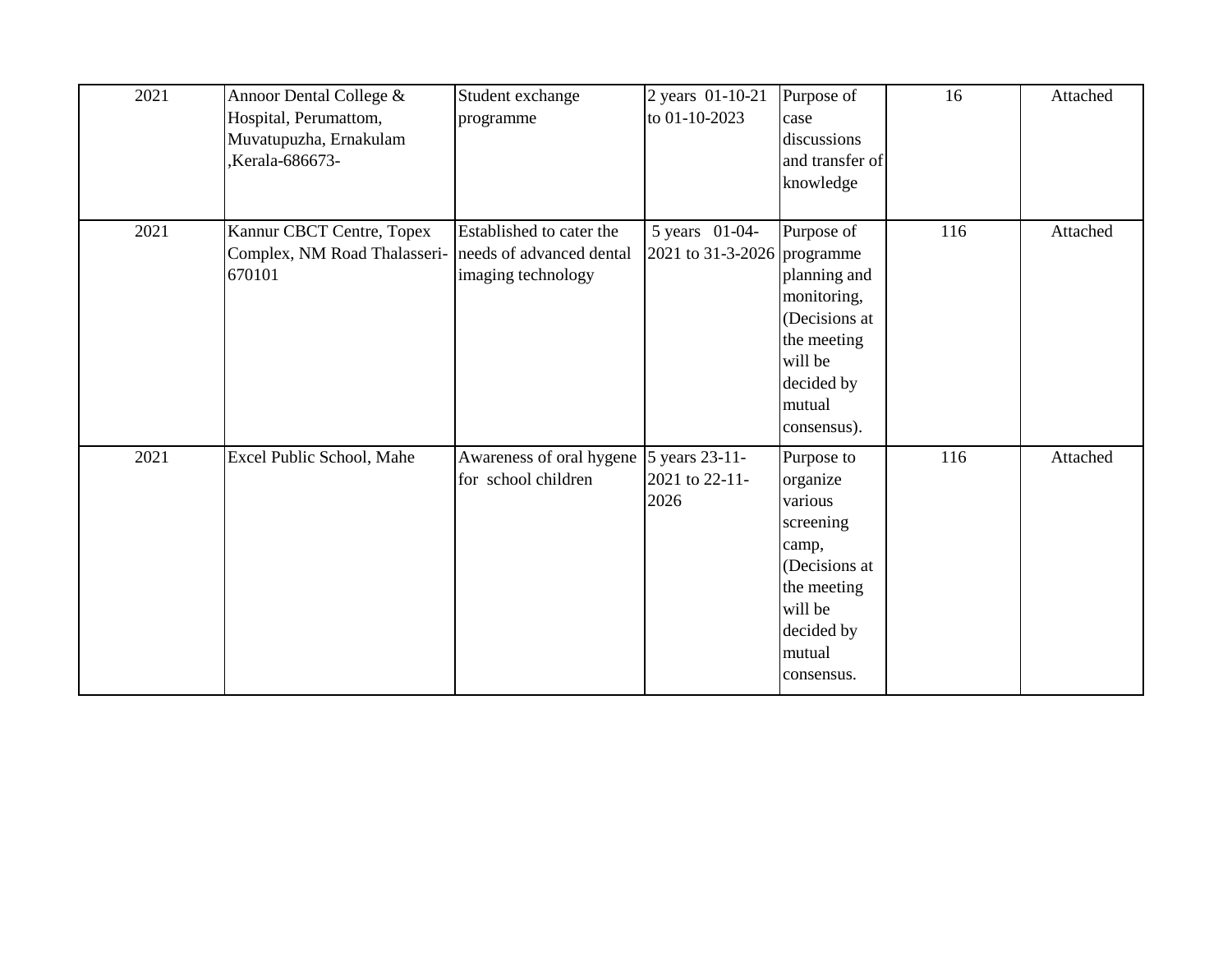| 2020 | Yenepoya University,                                                     | Exchanging research ideas 5 years 09-10- |      | Purpose this   | Attached |
|------|--------------------------------------------------------------------------|------------------------------------------|------|----------------|----------|
|      | Deralakatte. Mangalore -575018-and technological transfer 2020 to 09-10- |                                          |      | MoU is to      |          |
|      | (First party) Mahe institute of                                          |                                          | 2025 | enter into     |          |
|      | Dental Sciences, Chalakkara,                                             |                                          |      | Collaborate    |          |
|      | Mahe, UT of Puducherry -                                                 |                                          |      | Research with  |          |
|      | 673310 (Second Party)                                                    |                                          |      | the Second     |          |
|      |                                                                          |                                          |      | party on the   |          |
|      |                                                                          |                                          |      | projects       |          |
|      |                                                                          |                                          |      | undertaken by  |          |
|      |                                                                          |                                          |      | Dr. Selvamani  |          |
|      |                                                                          |                                          |      | M, so that the |          |
|      |                                                                          |                                          |      | research       |          |
|      |                                                                          |                                          |      | scholar can    |          |
|      |                                                                          |                                          |      | register for   |          |
|      |                                                                          |                                          |      | Ph. D at the   |          |
|      |                                                                          |                                          |      | Yenepoya       |          |
|      |                                                                          |                                          |      | (Deemed to be  |          |
|      |                                                                          |                                          |      | University,    |          |
|      |                                                                          |                                          |      | Mangalore      |          |
|      |                                                                          |                                          |      | and work       |          |
|      |                                                                          |                                          |      | done with      |          |
|      |                                                                          |                                          |      | both the       |          |
|      |                                                                          |                                          |      | institutions   |          |
|      |                                                                          |                                          |      | depending on   |          |
|      |                                                                          |                                          |      | the facilities |          |
|      |                                                                          |                                          |      | available      |          |
|      |                                                                          |                                          |      | within the     |          |
|      |                                                                          |                                          |      | frame worked   |          |
|      |                                                                          |                                          |      | CIO            |          |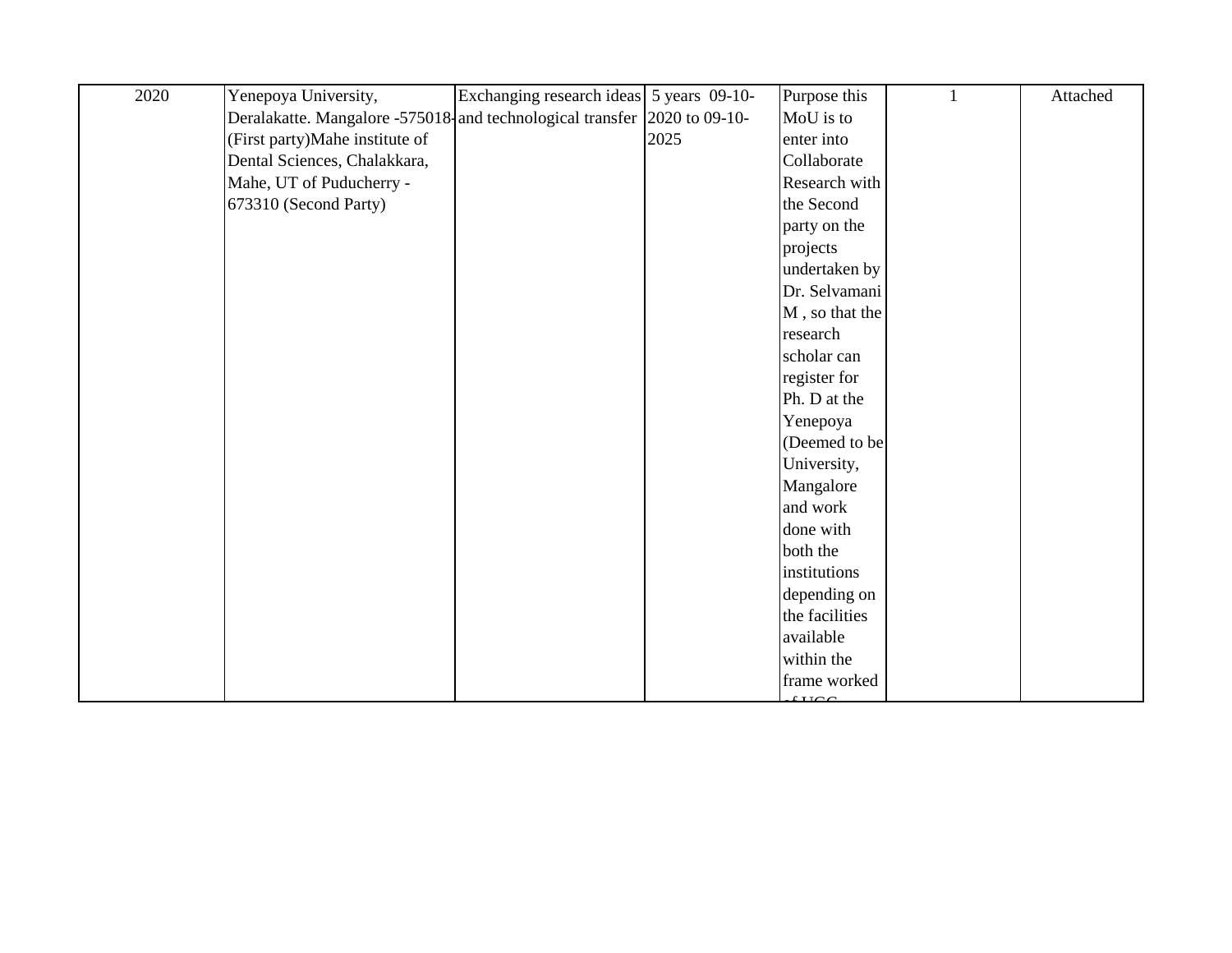| 2018 | College of Dental Sciences, | Exchanging research ideas 4 years 18-09-  |                | Purpose to    | 16  | Attached |
|------|-----------------------------|-------------------------------------------|----------------|---------------|-----|----------|
|      | Devangere                   | and technological transfer 2018 to 17-09- |                | knowledge     |     |          |
|      |                             |                                           | 2022           | sharing, case |     |          |
|      |                             |                                           |                | discussions,  |     |          |
|      |                             |                                           |                | Research      |     |          |
|      |                             |                                           |                | collaboration |     |          |
|      |                             |                                           |                | activities,   |     |          |
|      |                             |                                           |                | (Decisions at |     |          |
|      |                             |                                           |                | the meeting   |     |          |
|      |                             |                                           |                | will be       |     |          |
|      |                             |                                           |                | decided by    |     |          |
|      |                             |                                           |                | mutual        |     |          |
|      |                             |                                           |                | consensus)    |     |          |
| 2018 | GLPS Cherukallayi Mahe      | Awareness of oral hygene                  | 3 years 01-06- | Purpose to    | 116 | Attached |
|      |                             | for school children                       | 2018 to 01-06- | organize      |     |          |
|      |                             |                                           | 2021           | various       |     |          |
|      |                             |                                           |                | screening     |     |          |
|      |                             |                                           |                | comp,         |     |          |
|      |                             |                                           |                | (Decisions at |     |          |
|      |                             |                                           |                | the meeting   |     |          |
|      |                             |                                           |                | will be       |     |          |
|      |                             |                                           |                | decided by    |     |          |
|      |                             |                                           |                | mutual        |     |          |
|      |                             |                                           |                | consensus)    |     |          |
|      |                             |                                           |                |               |     |          |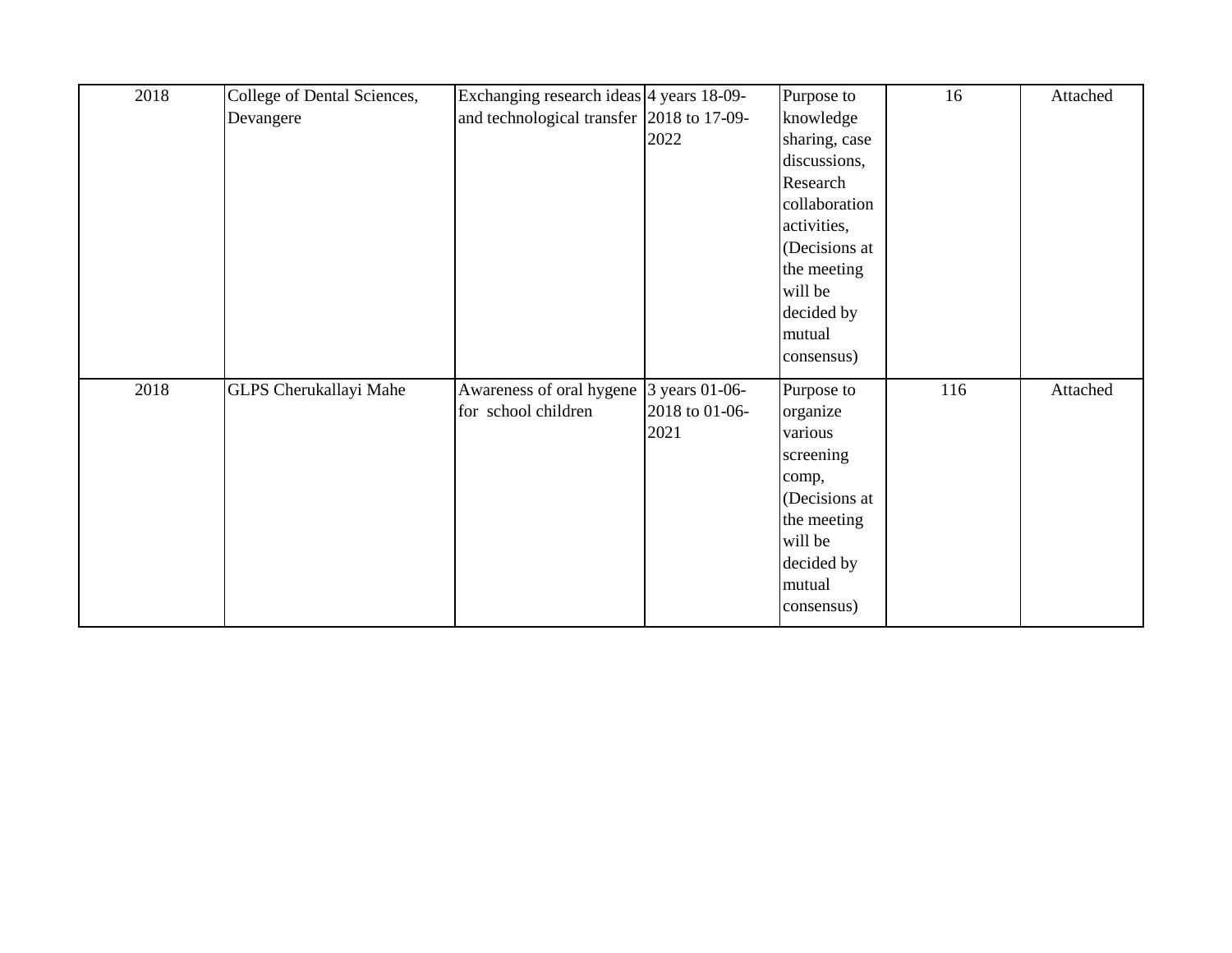| 2018 | Avila Lower Primary School,<br>Mahe 673310                                           | Awareness of oral hygene<br>for school children                                       | 3 years 01-06-<br>2018-to 01-06-<br>2021 | Purpose to<br>organize<br>various<br>screening<br>camp,<br>(Decisions at<br>the meeting<br>will be<br>decided by<br>mutual<br>consensus). | 115 | Attached |
|------|--------------------------------------------------------------------------------------|---------------------------------------------------------------------------------------|------------------------------------------|-------------------------------------------------------------------------------------------------------------------------------------------|-----|----------|
| 2017 | K. S Hegde Medical Academy,<br>NITTE University Deralakatte,<br>Mangalore, Karnataka | Exchanging research ideas 5 years 07-11-<br>and technological transfer 2017 to 07-11- | 2022                                     | Collaborative<br>Research<br>programme in<br>specific fields<br>of interest.                                                              | 16  | Attached |
| 2017 | GLPS Cherukallayi Mahe                                                               | Awareness of oral hygene<br>for school children                                       | 4 years 01-06-<br>2017 to 01-06-<br>2021 | Purpose to<br>organize<br>various<br>screening<br>camp,<br>(Decisions at<br>the meeting<br>will be<br>decided by<br>mutual<br>consensus). | 116 | Attached |
| 2016 | Government Middle School<br>Mahe                                                     | Awareness of oral hygene<br>for school children                                       | 5 years 01-06-<br>2016 to 01-06-<br>2021 | Purpose to<br>conducting<br>awareness<br>programe on<br>oral hygene<br>in schools                                                         | 116 | Attached |